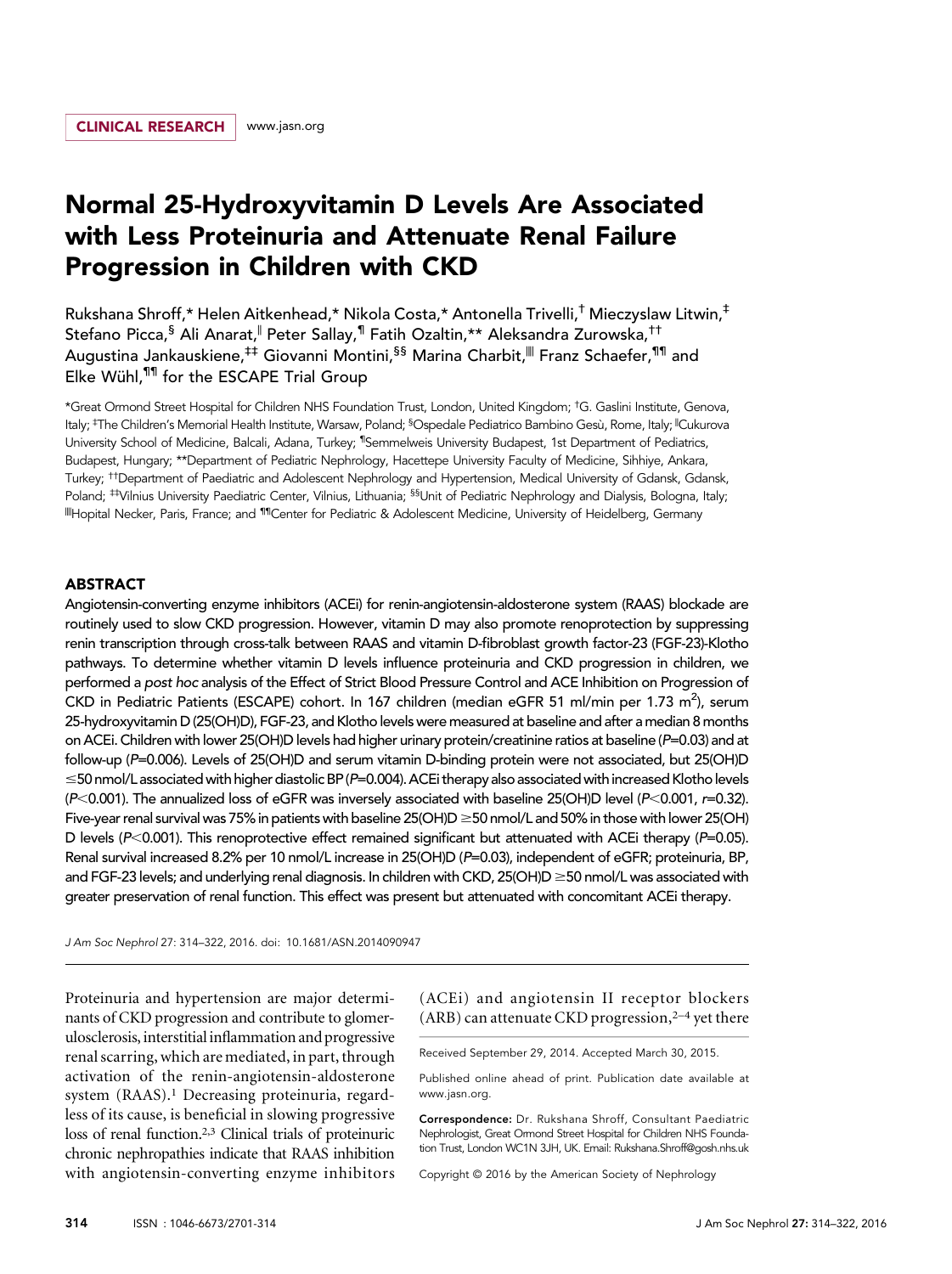are patients who only partially benefit from ACEi/ARB treatment.<sup>4,5</sup> The combination of an ACEi and ARB,<sup>6</sup> increased doses of each,<sup>7</sup> or the addition of renin blockade with aliskiren<sup>8</sup> have had little effect on renal preservation. Recent studies have suggested that vitamin D can suppress renin gene transcription,<sup>9</sup> and that angiotensin II decreases renal Klotho expression.10 This "cross-talk" between the RAAS and the vitamin D-fibroblast growth factor 23 (FGF23)-Klotho pathways suggests that modulation of one system can have positive effects on the other.

Low vitamin D levels have been associated with proteinuria in animal models and patients with proteinuric renal failure. In preclinical models, paricalcitol, a selective activator of the vitamin D receptor, reduced albuminuria and slowed the progression of kidney injury.<sup>11</sup> Knockout of the vitamin D receptor in diabetic mice was associated with severe albuminuria and glomerulosclerosis.12 In models of diabetic nephropathy, combined treatment with paricalcitol and an ARB blocked the development of albuminuria, reduced renal expression of renin, maintained the structure of the glomerular filtration barrier, and reduced glomerulosclerosis.13 In a randomized controlled trial the addition of paricalcitol to ACEi or ARB therapy safely reduced residual albuminuria in patients with diabetic nephropathy.14 In addition, vitamin D may have a blood pressure lowering effect.15

There is a high prevalence of vitamin D deficiency in children, starting from early stages of CKD.<sup>16</sup> This may, in part, account for proteinuria that is seen with advancing renal failure and possibly explain reduced the response to ACEi/ARB treatment. Previous studies have not looked at an association between vitamin D levels and proteinuria in patients without a primary proteinuric renal disease. Also, it is not known at what level, if any, vitamin D is renoprotective.

We hypothesize that normal 25(OH)D levels are associated with reduced proteinuria and attenuate CKD progression in children. We performed a post-hoc analysis of the ESCAPE trial (Effect of Strict Blood Pressure Control and ACE Inhibition on the Progression of Renal Failure in Pediatric Patients) to examine an association between 25(OH)D levels and proteinuria, hypertension, and renal survival and to study a mechanism for 25(OH)D effects on RAAS blockade.

# RESULTS

One hundred sixty-seven children from the original ESCAPE trial were included in this post-hoc analysis. At baseline, the median age of the study cohort was 11.4 (8.0–13.8) years and median eGFR 50.9 (35–63) ml/min per 1.73 m<sup>2</sup>. There were 98 boys (59%). Underlying diagnoses were congenital anomalies of the kidneys and urinary tract (CAKUT) in 129 (77.3%), glomerulopathies in 15 (9%), and other congenital or hereditary nephropathies in 23 (13.7%) patients. The median

urinary PCR at baseline was 0.74 (0.23–1.84) mg/mg (=83.6 [26–208] mg/mmol). None of the patients had nephrotic syndrome.

Clinical details of the study population are described in Table 1. The number of patients on vitamin D supplements (cholecalciferol) and active vitamin D analogs (all on calcitriol) were comparable at baseline and follow-up (Table 1). There was no difference in 25(OH)D levels between patients who received cholecalciferol supplementation versus those not on any vitamin D therapy at any time point  $(P=0.09)$ .

# Lower 25-Hydroxyvitamin D Levels Are Associated with Greater Proteinuria

At baseline, children with the lowest 25(OH)D levels had the highest levels of proteinuria ( $P=0.03$ ,  $r=-0.17$ ; Figure 1A). After ACEi treatment for a median of 8 months, children with higher 25(OH)D levels continued to have lower levels of proteinuria ( $P<0.01$ ,  $r=-0.21$ ; Figure 1B).

Serum 25(OH)D levels were not influenced by the underlying renal diagnosis; children with glomerulopathies had comparable levels to those with CAKUT and other nephropathies ( $P=0.48$ ; [Supplemental Figure 1A](http://jasn.asnjournals.org/lookup/suppl/doi:10.1681/ASN.2014090947/-/DCSupplemental)). Patients with glomerulopathies and other hereditary nephropathies did not have more proteinuria than those with CAKUT (P=0.14; [Sup](http://jasn.asnjournals.org/lookup/suppl/doi:10.1681/ASN.2014090947/-/DCSupplemental)[plemental Figure 1B](http://jasn.asnjournals.org/lookup/suppl/doi:10.1681/ASN.2014090947/-/DCSupplemental)). Serum 25(OH)D was not associated with vitamin D binding protein (VDBP) levels (Table 1;  $P=0.81$  and 0.7 at baseline and follow-up, respectively), nor with serum albumin (P=0.21 and 0.82 at baseline and follow-up, respectively). Only 10  $(5.9\%)$  and 12  $(7.1\%)$  patients received cholecalciferol at baseline and follow-up; there was no difference in their 25(OH)D levels compared with patients who did not receive cholecalciferol, and there was no difference in their eGFR or urinary PCR compared with the rest of the cohort. Patients who were on calcitriol  $(n=72$  at baseline and 75 at follow-up) did not have any difference in proteinuria or eGFR levels compared with those who did not receive an active vitamin D analog  $(P=0.33$  at baseline and  $P=0.85$  at follow-up). As expected, a seasonal variation in 25(OH)D levels was seen ([Supplemental Figure](http://jasn.asnjournals.org/lookup/suppl/doi:10.1681/ASN.2014090947/-/DCSupplemental) [2\)](http://jasn.asnjournals.org/lookup/suppl/doi:10.1681/ASN.2014090947/-/DCSupplemental). None of the patients developed hypercalcemia from vitamin D treatment.

# Lower 25-Hydroxyvitamin D Levels Are Associated with Higher Diastolic BP

There was an inverse association between the diastolic BP before the start of ACEi and baseline serum 25(OH)D levels  $(P=0.014, r=-0.19$  and  $P=0.038, r=-0.16$  for diastolic BP in mmHg and diastolic BP standard deviation score, respectively). Patients with  $25(OH)D$  levels  $\leq 50$  nmol/L had higher diastolic BP than those with levels  $\geq$ 50 nmol/L (ANOVA  $P=0.004$ ; Figure 2). The association between diastolic BP and 25(OH)D persisted even on ACEi treatment ( $P<0.004$ ,  $r=-0.22$ ). The systolic BP and 24-hour mean arterial BP at baseline and follow-up did not show any association with 25(OH)D levels at any time point.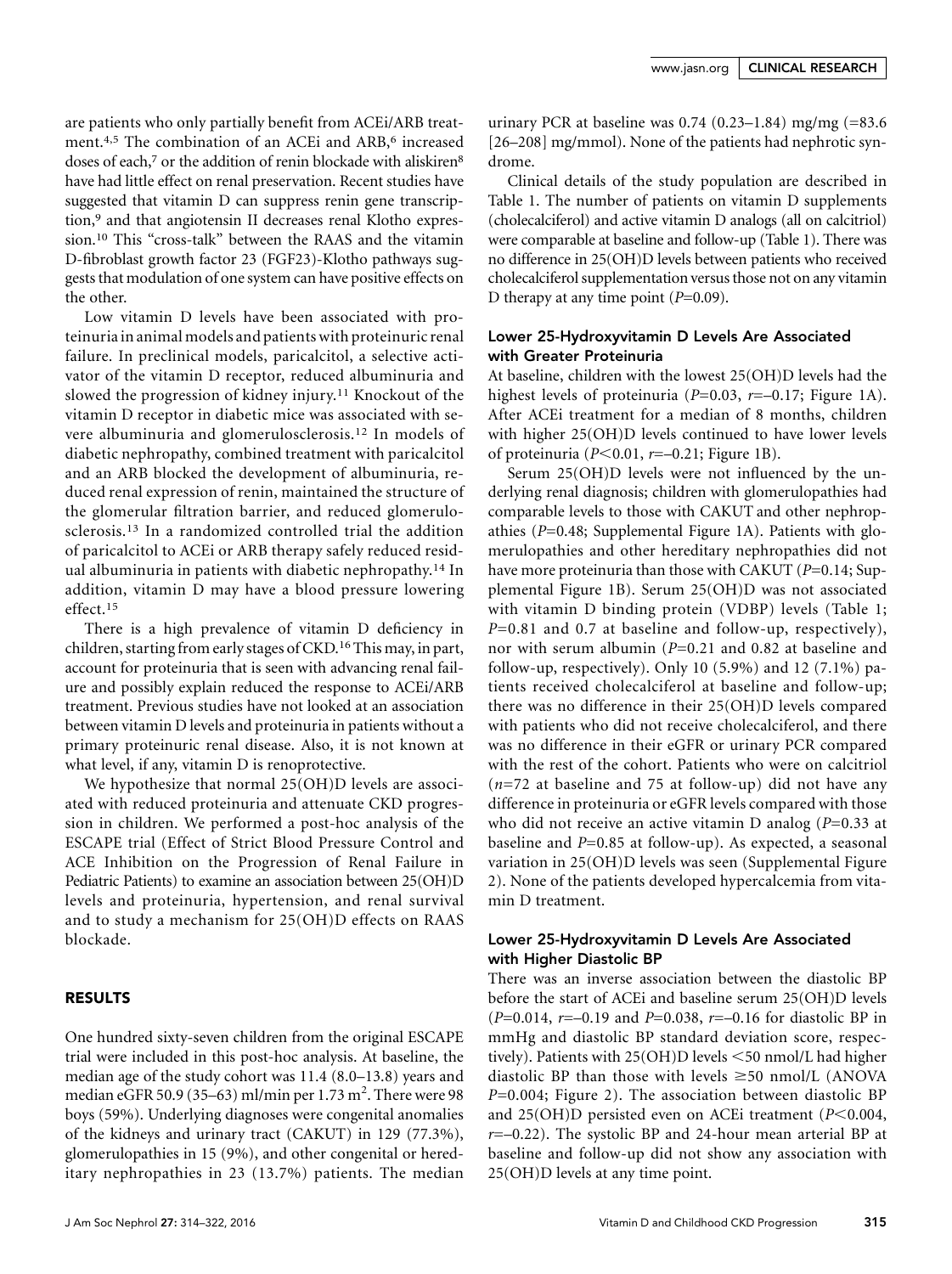|  |  |  | Table 1. Clinical and biochemical characteristics of the study population |  |  |  |  |  |
|--|--|--|---------------------------------------------------------------------------|--|--|--|--|--|
|--|--|--|---------------------------------------------------------------------------|--|--|--|--|--|

| <b>Characteristics</b>                          | Baseline (n=167)     | Follow-up $(n=167)$   | P Value <sup>a</sup> | Median Change (IQR) <sup>b</sup> |
|-------------------------------------------------|----------------------|-----------------------|----------------------|----------------------------------|
| Clinical features                               |                      |                       |                      |                                  |
| Systolic BP                                     |                      |                       |                      |                                  |
| mmHq                                            | 115 (105-125)        | 105 (100-118)         | < 0.001              | $-7$ ( $-20-5$ )                 |
| <b>SDS</b>                                      | $0.46 (-0.18 - 1.2)$ | $-0.23(-0.86-0.47)$   | < 0.001              | $-0.67(-1.64-0.18)$              |
| Diastolic BP                                    |                      |                       |                      |                                  |
| mmHq                                            | 70 (64-86)           | 64 (57-73)            | < 0.001              | $-7$ ( $-18-3$ )                 |
| SDS                                             | $1.13(0.44 - 1.86)$  | $0.22 (-0.38 - 1.13)$ | < 0.001              | $-0.8(-1.7-0.18)$                |
| 24-hour mean arterial pressure                  |                      |                       |                      |                                  |
| mmHq                                            | 87 (82-93)           | 80 (75.9-85)          | < 0.001              | $-6(-16-1)$                      |
| SDS                                             | $1.03(0.29 - 2.1)$   | $-0.15(-0.85-0.57)$   | < 0.001              | $-1.26$ (-2.16 to -0.37)         |
| <b>Biochemical measures</b>                     |                      |                       |                      |                                  |
| Estimated GFR (ml/min per 1.73 m <sup>2</sup> ) | $50.9(35.1 - 63.3)$  | 45.8 (28.8–58.9)      | 0.08                 | $-1.74$ (-4.1 to -0.25)          |
| Urine PCR (mg/mg)                               | $0.74(0.23 - 1.84)$  | $0.39(0.15 - 1.11)$   | 0.003                | $-0.77$ (-1.9 to $-0.2$ )        |
| 25(OH)D (nmol/L)                                | 72.3 (46-95.3)       | 69 (50.8-99.0)        | 0.98                 | $2.4 (-24.7 - 23.3)$             |
| Calcium (mmol/L)                                | $2.4(2.3 - 2.5)$     | $2.4(2.3 - 2.5)$      | 0.91                 | $0.0 (-0.01 - 0.15)$             |
| Phosphate (mmol/L)                              | $1.5(1.3-1.6)$       | $1.5(1.3-1.7)$        | 0.59                 | $0(-0.3 - 0.13)$                 |
| Parathyroid hormone (pmol/L)                    | $5.2(3.4 - 8.3)$     | $8.0(4.2 - 16.1)$     | 0.04                 | $2.2(-1.4-4.9)$                  |
| FGF-23 (RU/ml)                                  | 182 (118-285)        | 308 (184-445)         | < 0.001              | $94 (-96 - 256)$                 |
| Soluble-Klotho (pg/mL)                          | 379 (337-445)        | 537 (449-569)         | < 0.001              | 148 (55-243)                     |
| $VDBP$ ( $\mu$ mol/L)                           | $6.8(3.9 - 8.2)$     | $7.2(4.2 - 6.9)$      | 0.75                 | $3.9(-1.7-4.6)$                  |
|                                                 | $(n=107)$            | $(n=91)$              |                      |                                  |
| Urinary TGF- $\beta$ 1/creatinine ratio (ng/g)  | 25.8 (14.4-42.8)     | 13.5 (10.1-41.8)      | 0.003                | $-7.3 (-4.7 - 11.1)$             |
|                                                 | $(n=142)$            | $(n=138)$             |                      |                                  |
| <b>Medications</b>                              |                      |                       |                      |                                  |
| Cholecalciferol (n [%])                         | 10 [5.9]             | 12 [7.1]              | 0.98                 |                                  |
| Calcitriol (n [%])                              | 72 [43]              | 75 [44.9]             | 0.96                 |                                  |

All values are described as median and interquartile range.

<sup>a</sup>P values describe baseline versus follow-up levels using paired t test.

<sup>b</sup>IQR, interquartile range.



Figure 1. Correlation between 24-hour urinary PCR and serum 25(OH)D levels. (A) Baseline. (B) Follow-up. To convert mg/mg to mg/mmol, multiply by 113.

# Lower 25-Hydroxyvitamin D Levels Are Positively Associated with Loss of eGFR

25(OH)D levels showed an association with eGFR at baseline  $(P=0.002; r=0.24)$  but not on ACEi treatment  $(P=0.16;$  [Sup](http://jasn.asnjournals.org/lookup/suppl/doi:10.1681/ASN.2014090947/-/DCSupplemental)[plemental Figure 3, A and B](http://jasn.asnjournals.org/lookup/suppl/doi:10.1681/ASN.2014090947/-/DCSupplemental)). The median annualized loss of eGFR was  $-1.74$  ( $-4.1$  to  $-0.25$ ) ml/min per 1.73 m<sup>2</sup> across the study cohort; children with glomerulopathies and other hereditary nephropathies had a greater annualized decline in eGFR compared with those with CAKUT ( $P$ <0.06, ANOVA).

The annualized loss of eGFR was greater in patients with baseline 25(OH)D levels  $<$  50 nmol/L compared with those with 25(OH)D levels  $\geq 50$  nmol/L (P=0.0003,  $r=0.32$ ; Figure 3). The association between eGFR loss and baseline 25(OH)D levels was seen across all diagnostic groups, including those with CAKUT (P=0.0009, ANOVA).

The effect of 25(OH)D levels on a predetermined composite end point of renal survival (defined as an annualized loss of  $eGFR \ge 50\%$  or progression to ESRD  $(eGFR<10$  ml/min per  $1.73$ m<sup>2</sup>) or need for renal replacement therapy) was examined. Overall, 44 patients reached the com-

posite renal end point. The 5-year renal survival was 75% in patients with baseline  $25(OH)D \ge 50$  nmol/L compared with 50% in patients with lower  $25(OH)D (P<0.001$ ; Figure 4A). After starting ACEi the beneficial effect of 25(OH)D on renal disease progression was attenuated, but remained significant: the 5-year renal survival was 73% in patients with 25(OH)D  $\geq$ 50 nmol/L as compared with 57% in patients with lower 25(OH)D (P=0.046; Figure 4B). Using the mean 25(OH)D level between baseline and follow-up as a measure of 25(OH)D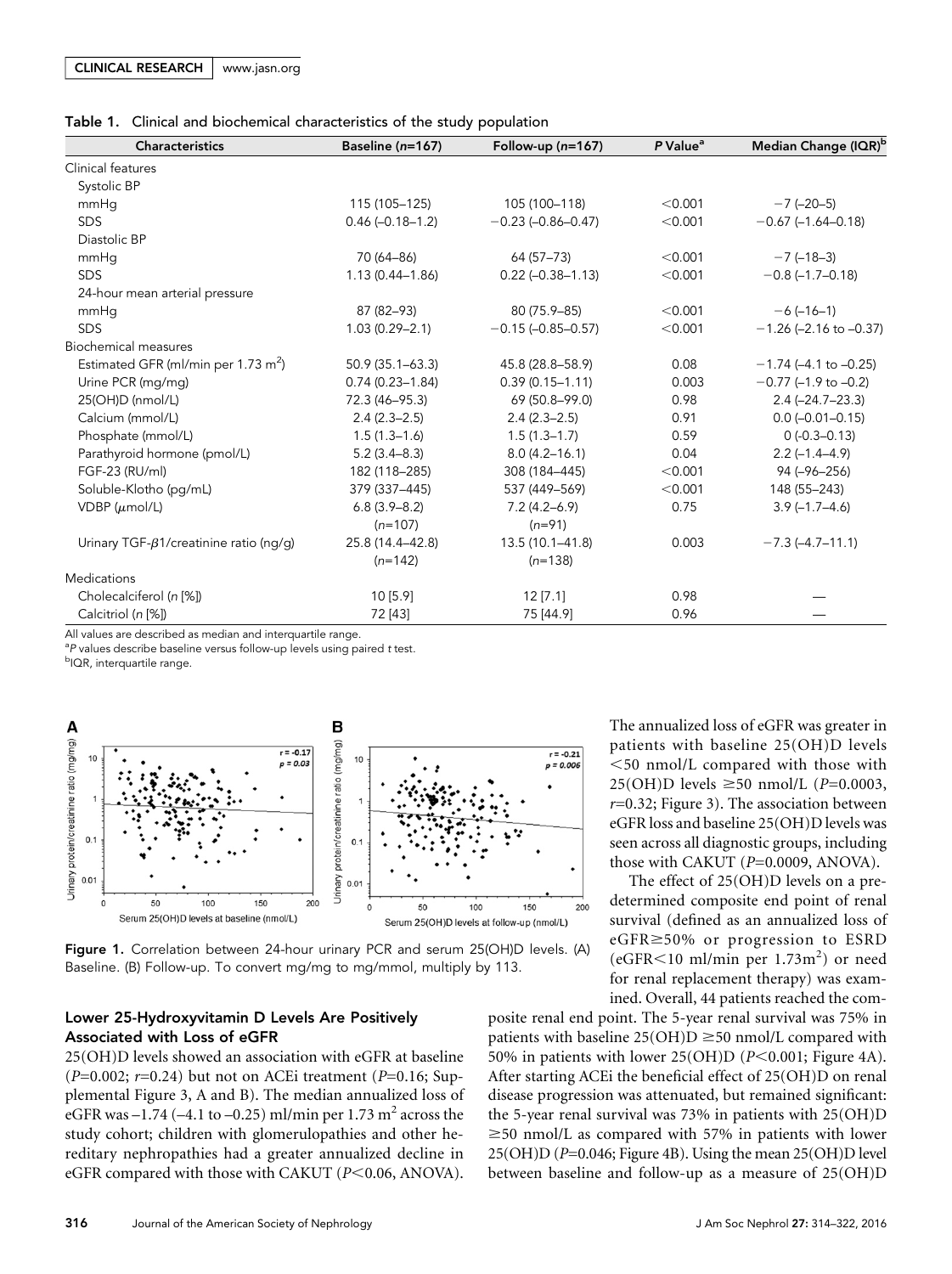

Figure 2. Diastolic BP is inversely associated with serum 25(OH)D at baseline. Expressed in three ranges of  $25$ -(OH)D levels (<50, 50–75,  $>75$  nmol/L).



Figure 3. Annualized change in eGFR expressed across three ranges of 25(OH)D levels ( $<$ 50, 50–75,  $>$ 75 nmol/L) in patients with CAKUT (n=129).

exposure, the 5-year renal survival was 75% in patients with  $25(OH)D \ge 50$  nmol/L as compared with 48.2% in patients with lower  $25(OH)D$  ( $P=0.0008$ ; Figure 4C).

In Cox proportional hazard analysis adjusting for all factors potentially influencing renal disease progression (i.e., baseline eGFR, proteinuria, BP, age, gender, and renal diagnosis), 25(OH)D was an independent predictor of renal disease progression (Table 2). Baseline eGFR, proteinuria and underlying renal diagnoses, but not BP, also showed an independent association with renal survival. The effect of serum 25(OH)D levels on renal disease progression was independent of serum FGF-23 (Table 2, Model 2). The risk of attaining the composite renal end point was reduced by 8.2% for each 10 nmol/L

increase in baseline 25(OH)D: P=0.03; HR 0.92 (95% CI, 0.85 to 0.99; Table 2, Model 2).

## RAAS Blockade Increases s-Klotho Levels

After a median of 8 months on ACEi treatment, serum FGF-23 and s-Klotho levels significantly increased ( $P<0.001$  for both; Table 1; Figure 5A and B) without any associated changes in serum calcium or phosphate (Table 1). FGF-23 levels showed a strong inverse correlation with eGFR both at baseline  $(P<0.001, r=-0.70)$  and after ACEi treatment ( $P<0.001$ ,  $r=-0.77$ ). s-Klotho levels did not correlate with eGFR  $(P=0.82, r=0.02$  at baseline and  $P=0.45, r=0.06$  at follow-up) or the annualized change in eGFR ( $P=0.55$ ,  $r=0.002$ ). There was no significant difference in FGF23 or s-Klotho levels based on the underlying renal diagnoses.

The urinary TGF- $\beta$ 1/creatinine ratio was significantly reduced after a median of 8 months on ACEi treatment (P=0.003; Table 1). There was no association between s-Klotho and  $25(OH)D$  or change in urinary TGF- $\beta$ )1/creatinine ratio levels at any time point.

## **DISCUSSION**

In this post-hoc analysis of the ESCAPE cohort we have shown that in children with CKD, 25(OH)D levels  $\geq$ 50 nmol/L were associated with greater preservation of renal function, possibly as a result of reduction in proteinuria and diastolic BP. This effect was present but attenuated on ACEi treatment, suggesting that 25(OH)D may have an additive effect to RAAS blockade. 25(OH)D levels did not correlate with serum vitamin D binding protein (VDBP) or albumin, implying that lower 25(OH)D levels were not due to urinary losses of 25(OH)D.

Pharmacological blockade of the RAAS is the cornerstone of renoprotective therapy in CKD. Although ACEi and ARBs are shown to retard the progression of renal disease, largely through their capacity to reduce hypertension and proteinuria, progression to ESRD cannot be prevented in many patients with CKD.4,5,17 The amount of residual proteinuria under RAAS blockade, and in particular an absent or blunted response to RAAS blockers, is a strong predictor of long-term CKD progression.18 In the ESCAPE trial, although there was an approximately 50% reduction in proteinuria in the first 6 months of ACEi treatment, proteinuria gradually increased with ongoing ACEi therapy, returning to baseline levels by 3 years.4 Because an antiproteinuric effect is closely associated with preservation of renal function, alternative strategies are required to treat residual proteinuria or breakthrough proteinuria that develops on ACEi treatment. Intensification of RAAS blockade is often limited by side effects such as hyperkalemia and hypotension,<sup>7,8</sup> necessitating the use of adjunctive therapies that operate through alternative pathways.

Converging evidence from experimental studies and clinical trials suggest that vitamin D receptor (VDR) activation may have antiproteinuric effects through modulation of the RAAS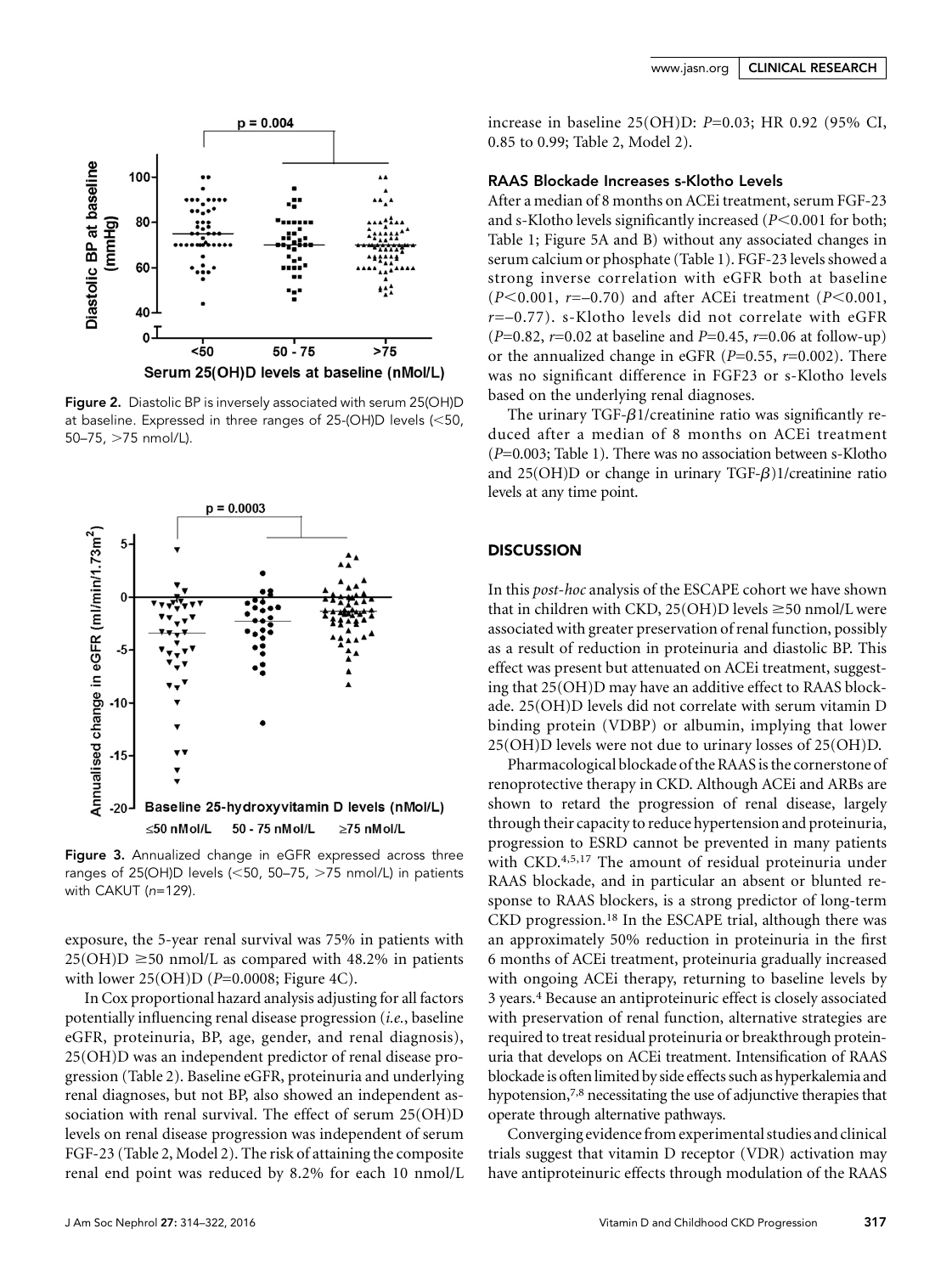

Figure 4. 25(OH)D levels predict 5-year renal survival. (A) Baseline. (B) Follow-up. (C) Mean 25(OH)D levels predict renal survival.

vitamin D therapy (paricalcitol in four studies<sup>14,21,23,25</sup> and calcitriol<sup>22,24</sup> in two). This was an additive effect to ongoing RAAS blockade as 84% of patients received an ACEi or ARB for the duration of their study. Both the number of patients who achieved proteinuria reduction (odds ratio 2.72,  $P<0.001$ ) as well as the level of proteinuria reduction (mean difference –16% versus  $+6\%$ ;  $P<0.001$ ) were greater with vitamin D analogs compared with controls.17 Importantly, a dose-dependent effect of vitamin D on albuminuria was not consistently observed in these trials, whereas the retrospective nature of our study allowed us to determine a threshold effect of vitamin D treatment on renal survival.

Nutritional vitamin D supplements such as cholecalciferol have a wide therapeutic window, and have been studied in one randomized study: in 100 adults in predialysis CKD who were followed up for 6

Table 2. Cox proportional hazard analysis for renal survival (adjusting for all factors potentially influencing renal disease progression)

|                             | Model 1    |                        |                  |                          |          |                 | Model 2 |                  |                          |          |  |  |
|-----------------------------|------------|------------------------|------------------|--------------------------|----------|-----------------|---------|------------------|--------------------------|----------|--|--|
| Parameter                   | Parameter  | <b>Hazard</b><br>Ratio | 95% Hazard Ratio |                          | Pr-      | Parameter       | Hazard  | 95% Hazard Ratio |                          | Pr-      |  |  |
|                             | Estimate   |                        |                  | <b>Confidence Limits</b> | ChiSq    | <b>Estimate</b> | Ratio   |                  | <b>Confidence Limits</b> | ChiSq    |  |  |
| eGFR                        | $-0.06796$ | 0.934                  | 0.914            | 0.955                    | < 0.0001 | $-0.05600$      | 0.946   | 0.921            | 0.971                    | < 0.0001 |  |  |
| Urine PCR                   | 0.55429    | 1.741                  | 1.289            | 2.352                    | 0.0003   | 0.62668         | 1.871   | 1.337            | 2.619                    | 0.0003   |  |  |
| Mean arterial BP SDS        | $-0.01346$ | 0.987                  | 0.817            | 1.192                    | 0.8888   | 0.05218         | 1.054   | 0.862            | 1.287                    | 0.6098   |  |  |
| 25(OH)D (per 10 nmol/L)     | $-0.07940$ | 0.924                  | 0.862            | 0.990                    | 0.0254   | $-0.08562$      | 0.918   | 0.849            | 0.993                    | 0.0324   |  |  |
| Renal diagnosis (non-CAKUT) | $-1.46553$ | 0.231                  | 0.123            | 0.433                    | < 0.0001 | $-1.59705$      | 0.202   | 0.100            | 0.409                    | < 0.0001 |  |  |
| Male gender                 | $-0.59751$ | 0.550                  | 0.300            | 1.008                    | 0.0530   | $-0.58872$      | 0.555   | 0.286            | 1.077                    | 0.0817   |  |  |
| Age (year)                  | 0.06019    | 1.062                  | 0.986            | 1.143                    | 0.1101   | 0.08872         | 1.093   | 1.009            | 1.184                    | 0.0296   |  |  |
| FGF-23 (10 RU/ml)           |            |                        |                  |                          |          | 0.0304          | 1.031   | 1.005            | 1.057                    | 0.0185   |  |  |

Pr-ChiSq, probability by chi-squared test.

system.11,13,19 Activation of the VDR can suppress the renin gene by interaction with a major transcription factor binding site: vitamin D analogs bind to the VDR and blocks formation of the cyclic adenosine monophosphate response elementcAMP response element-binding protein complexes in the promoter region of the renin gene,<sup>9</sup> thereby reducing renin expression. VDR null mice have increased renin gene expression in their kidneys, accompanied by increased plasma angiotensin II levels, hypertension, and cardiac hypertrophy.12 Conversely, when wild-type mice are treated with calcitriol, renal renin production was decreased.20

Clinical trials in adults with CKD have shown that vitamin D may augment RAAS blockade.14,21–<sup>25</sup> In a meta-analysis of six studies using active vitamin D analogs, a significant reduction in proteinuria was achieved in patients on active

months, cholecalciferol treatment achieved mean 25(OH)D levels  $\geq$ 60 nmol/L and reduced the urinary protein excretion by 53%.26 In our study, normal levels of 25(OH)D provided similar renoprotective benefits, and patients who received calcitriol did not have any further reduction in their proteinuria, BP or change in eGFR compared with those who were not on calcitriol. We do not have data on the dose of calcitriol prescribed, and due to a limited availability of serum, we were unable to check  $1,25(OH)_{2}D$  levels. The absence of any effect of calcitriol treatment on proteinuria or eGFR may be due to variable levels achieved, and possibly also the short half-life of calcitriol compared with cholecalciferol. Importantly, all of these studies have been conducted in adults, with 50–100% of study participants having diabetes mellitus.14,21–<sup>26</sup> There are no studies in children, who are usually free of diabetes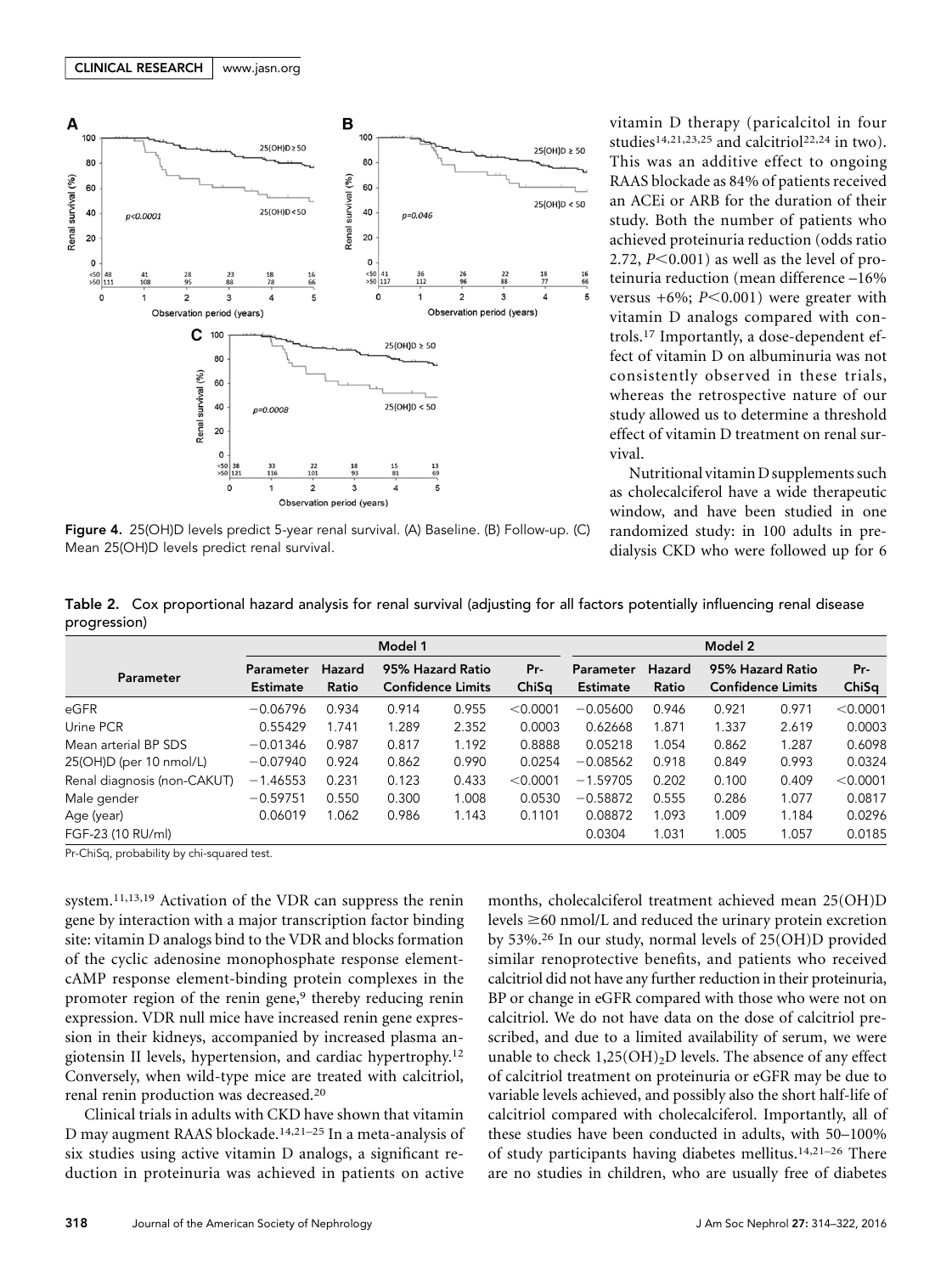

Figure 5. (A) Serum FGF-23 levels at baseline and after ACEi treatment. (B) Soluble-Klotho levels at baseline and after ACEi treatment.

and in whom the underlying renal disease is rarely proteinuric renal failure. Thus, clinical trials with cholecalciferol, a safe and effective vitamin D supplement with minimal need for monitoring, are recommended in children with CKD. However, care must be taken in using a safe and effective vitamin D dosing schedule because a recent study has suggested that a high loading dose of ergocalciferol can lead to high FGF-23 levels.27 Also, long-term studies are needed to determine if there is a breakthrough from the antiproteinuric effect of vitamin D, as seen with RAAS blockade.4

We found an association between mean diastolic BP and serum 25(OH)D levels at baseline, but no correlation with systolic BP. Recent studies have shown an association between BP circulating levels of  $25(OH)D^{28}$  as well as with genetic variations in CYP1A1 and CYP1B1.29 While both studies have shown an association of 25(OH)D with systolic and diastolic BP, a stronger correlation was seen between 25(OH)D and diastolic BP. These findings need to be further explored in a prospective longitudinal study.

Wefound a significant increase in s-Klotho levels after RAAS blockade. CKD is known to be a state of Klotho deficiency, even in children with CKD.30 In animal models of kidney disease, angiotensin II decreases renal Klotho expression and this downregulation is prevented by RAAS blockade.<sup>10,31,32</sup> S-klotho is an anti-aging phosphaturic protein that is shown to confer cardiorenal protection in different experimental models of metabolic and kidney diseases by enhancing antioxidant, antisenescence, and antiapoptotic mechanisms.33,34 In a recent study, serum s-Klotho levels were inversely associated with proteinuria in adults with CKD stages  $1-2$ ,  $35$ suggesting a possible association between proteinuria-induced interstitial inflammation and downregulation of Klotho synthesis. There are few clinical studies, but in adults with diabetic kidney disease treatment with valsartan was associated with an increase in s-Klotho, although this did not associate with a reduction in albuminuria.36 Cross-talk between the vitamin D and RAAS pathways may also confer additional antiinflammatory effects of vitamin D therapy to RAAS blockade.16 In animal models, VDR activation is associated with

inhibition of TGF- $\beta$ <sup>11–13,19</sup> and reduced expression of IL-6 and IL-8 in podocytes and tubular cells, suggesting reduced intrarenal inflammation and fibrosis.37,38 However, in this retrospective study we were not able to find an association between urinary TGF- $\beta$ 1 expression and Klotho levels at baseline or after RAAS blockade.

The retrospective nature of our study is a clear limitation; however, this novel association between 25(OH)D levels and proteinuria as well as preservation of eGFR in childhood CKD generates hypotheses for future randomized controlled studies of the renoprotective effects of vitamin D supplementation. While serum 25(OH)D levels are lower in patients with greater proteinuria due to urinary loss of VDBP in patients with nephrotic range proteinuria, we<sup>39</sup> and others<sup>40</sup> have shown that urinary VDBP loss is not associated with plasma VDBP or 25(OH)D levels in children and adults with chronic kidney disease, where urinary loss of VDBP is not sufficient to affect vitamin D status. Although we were not able to comment on the antiproteinuric and renoprotective effect of different vitamin D analogs, patients who were on calcitriol (approximately 45%) did not have less proteinuria or higher eGFRs as compared with those who did not receive any vitamin D analog. This suggests a possible threshold effect of VDR stimulation, but requires further prospective studies comparing the effects of colecalciferol and active vitamin D analogs on renal preservation. The soluble Klotho assay used in our study measures the larger 130 kD cleaved protein. A smaller fragment of 68–70 kD, as a result of alternative mRNA splicing and currently of unknown significance, may be present in the circulation, but is not detected by this assay.

In conclusion, in children with CKD, 25(OH)D levels .50 nmol/L were associated with better preservation of renal function, even in the presence of concomitant ACEi therapy. Vitamin D is an effective, easily available, safe, and cheap nutritional supplement that may be a useful adjunctive treatment to RAAS blockade to retard progressive renal function decline. Randomized controlled studies on the renoprotective effects of vitamin D in childhood CKD are required.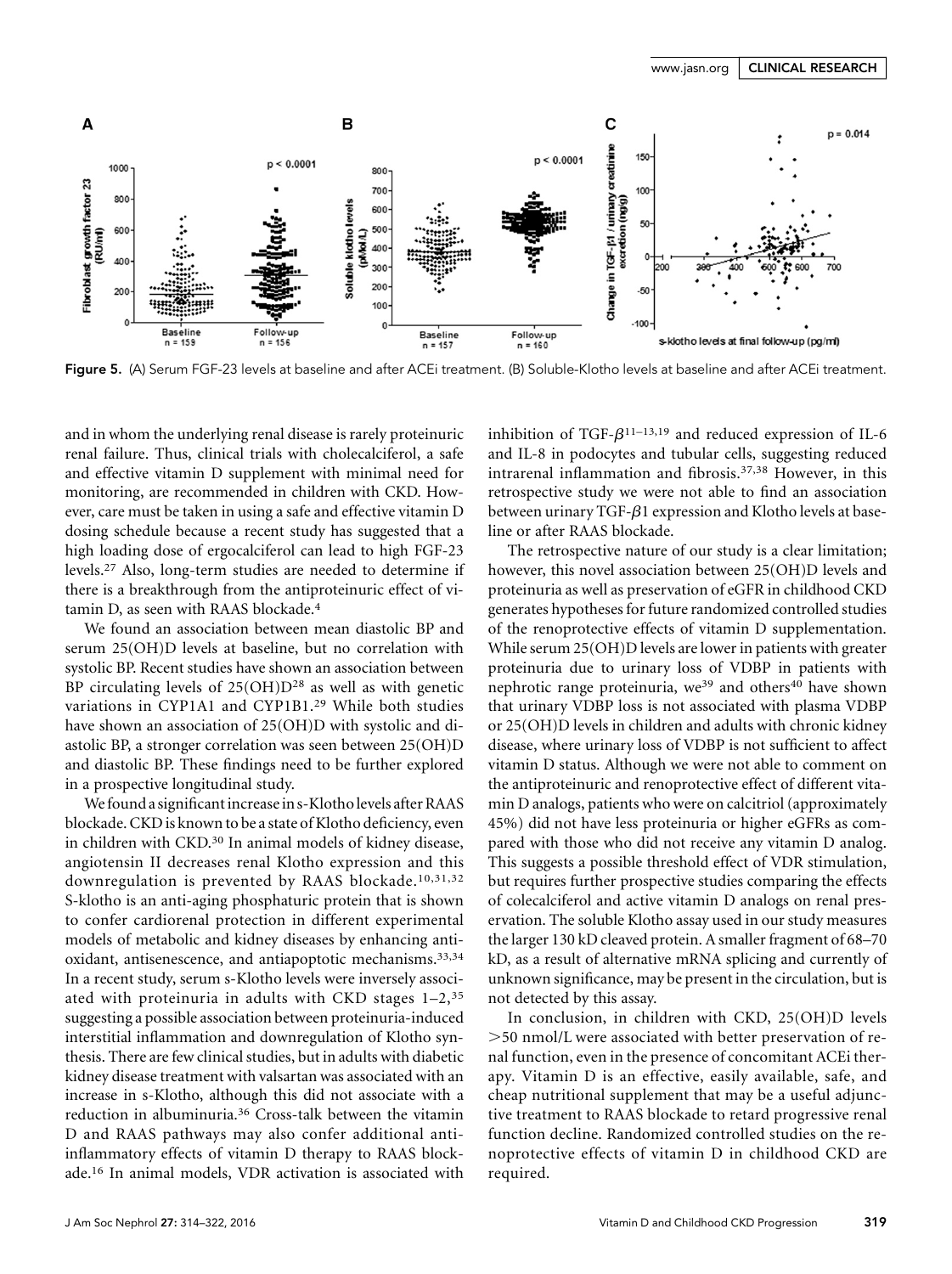# CONCISE METHODS

#### Study Population

This study is a post-hoc analysis of the ESCAPE trial, a randomized controlled study showing that strict BP control with a fixed dose of ACE inhibition slows the progression of renal disease. Briefly, the ESCAPE trial included 468 children from 33 European centers of age 3–18 years with an eGFR of 15–80 ml/min per 1.73 m<sup>2</sup> with hypertension who received a fixed dose of the ACEi ramipril (6 mg/m  $2$  per day) and were randomly assigned to either a conventional BP target (50th to 90th percentile of 24-hour mean arterial BP) or an intensified BP target (below the 50th percentile). Children were included in this study based on the availability of paired blood samples at baseline and after a follow-up period of at least 6 months. All measures were taken at baseline (prior to ACEi treatment or after a wash-out phase of 4 (2–4) months in those who were previously on an ACEi) and after a median follow-up of 8 (8–10) months on ACEi therapy.

#### Outcome Measures

The effect of 25(OH)D levels on change in 24-hour urinary protein excretion, BP, eGFR and renal survival (defined as a predetermined composite end point of annualized loss of eGFR  $>$  50% or progression to ESRD (eGFR<10 ml/min per 1.73 m<sup>2</sup>) or need for renal replacement therapy) were studied. Because an acute decrease in eGFR  $(<$ 25% decrease) is expected after the start of ACEi therapy, the eGFR recorded 2 months after the initiation of ramipril was used as a baseline for the analysis of the reduction in eGFR over time.

In order to examine a potential mechanism of the 25(OH)D effect on reduction of proteinuria, FGF23, s-Klotho and TGF- $\beta$ 1 were measured in a subgroup of patients (based on availability of serum samplea) at baseline and follow-up. To exclude a confounding effect of VDBP loss on serum 25(OH)D levels, VDBP levels were measured in a subgroup of children, based on availability of serum samples. The effect of serum 25(OH)D levels on mineral dysregulation (serum calcium, phosphate, parathyroid hormone, FGF23 and s-Klotho) was examined.

## Blood Pressure Monitoring

Ambulatory BP monitoring was performed using Spacelabs 90207 oscillometric devices (Spacelabs Healthcare, Snoqualmie, WA) at baseline and every 6 months throughout the study period. All BP readings were normalized to standard deviation scores using European reference data sets.<sup>41</sup>

#### Laboratory Assessments

All biochemical measurements were made in a central laboratory at baseline and final follow-up. Measurements of serum and urine creatinine levels and urine protein concentration were performed as part of the ESCAPE trial as previously described.<sup>4</sup> 25(OH)D was analyzed by isotope-dilution liquid chromatography-tandem mass spectrometry [expressed as a sum of  $25(OH)D_2$  and  $25(OH)D_3$ ]. The interassay coefficient of variation was 2.8%. Plasma FGF-23 concentrations were determined using a second-generation human FGF-23 (C-terminal) ELISA (Immutopics International, San Clemente, CA).

The intra- and interassay coefficients of variation were 3.8% and 6.3%, respectively. s-Klotho concentrations were measured by a solidphase sandwich ELISA (Immuno-Biologic Laboratories Co. Ltd., Gunma, Japan). The intra- and interassay coefficients of variation were 2.4% and 6.2%, respectively. VDBP assay was performed using a noncompetitive (sandwich) ELISA (K2314, Immun Diagnostik, Germany). The intra- and interassay coefficients of variability were 4.4% and 6.0%, respectively. Urinary excretion of TGF- $\beta$ 1 was assayed using ELISA (DRG Instruments GmbH, Marburg, Germany) as previously described.42

#### Statistical Analysis

Results are expressed as median and interquartile range (IQR) unless otherwise stated. Univariate comparisons of continuous variables between the groups were performed using an unpaired t test for normally distributed data, or the nonparametric Mann–Whitney U or Kruskal–Wallis test for non-normally distributed variables. Comparisons of continuous variables between baseline and final follow-up were performed using a paired  $t$  test or the non-parametric Wilcoxon test as appropriate. For multiple comparisons of several groups, repeated measures ANOVA with Bonferroni correction or Kruskal– Wallis test was performed as appropriate. Spearman correlation tests were used for correlation analyses. The time to development of the composite end point was determined by Kaplan–Meier analysis, with the use of log-rank statistics to test for differences in the rates of the end points and by Cox proportional-hazard modeling to assess the effects of potential risk factors.

In 159 children in whom full data were available, Cox hazard analysis was performed to include variables that are well known to predict renal disease progression or influence 25(OH)D levels provided that they were significant on univariate analysis at  $P<0.15$ . BMI Standard deviation core did not show any correlation with 25(OH)D levels  $(r=0.02, P=0.79)$  nor annualized renal disease progression  $(r=-0.04, P=0.57)$  on univariate analysis and was not included in the Cox model. Although, as expected, the season of blood sampling influenced 25(OH)D levels [\(Supplemental Figure 3\)](http://jasn.asnjournals.org/lookup/suppl/doi:10.1681/ASN.2014090947/-/DCSupplemental), the influence of a constantly changing process such as season per se on a long-term outcome of renal progression is difficult to justify and season was excluded from the model. In a second model we also included FGF-23 (Table 2, Model 2), but complete data were available for only 139 patients. Klotho, calcium and phosphate were not significant on univariate analysis and were excluded from the Cox regression analysis in order to limit the number of variables and avoid potential overadjustment.

All statistical analyses were performed using SAS 9.3 (SAS Institute Inc., Cary, NC). For all analyses,  $P<0.05$  was considered to be statistically significant.

## ACKNOWLEDGMENTS

The following are members of the ESCAPE Study Group – Local investigators (in alphabetical order of center):

A. Anarat (Cukurova University School of Medicine, Balcali, Adana, Turkey); A. Bakkaloglu and F. Ozaltin (Hacettepe University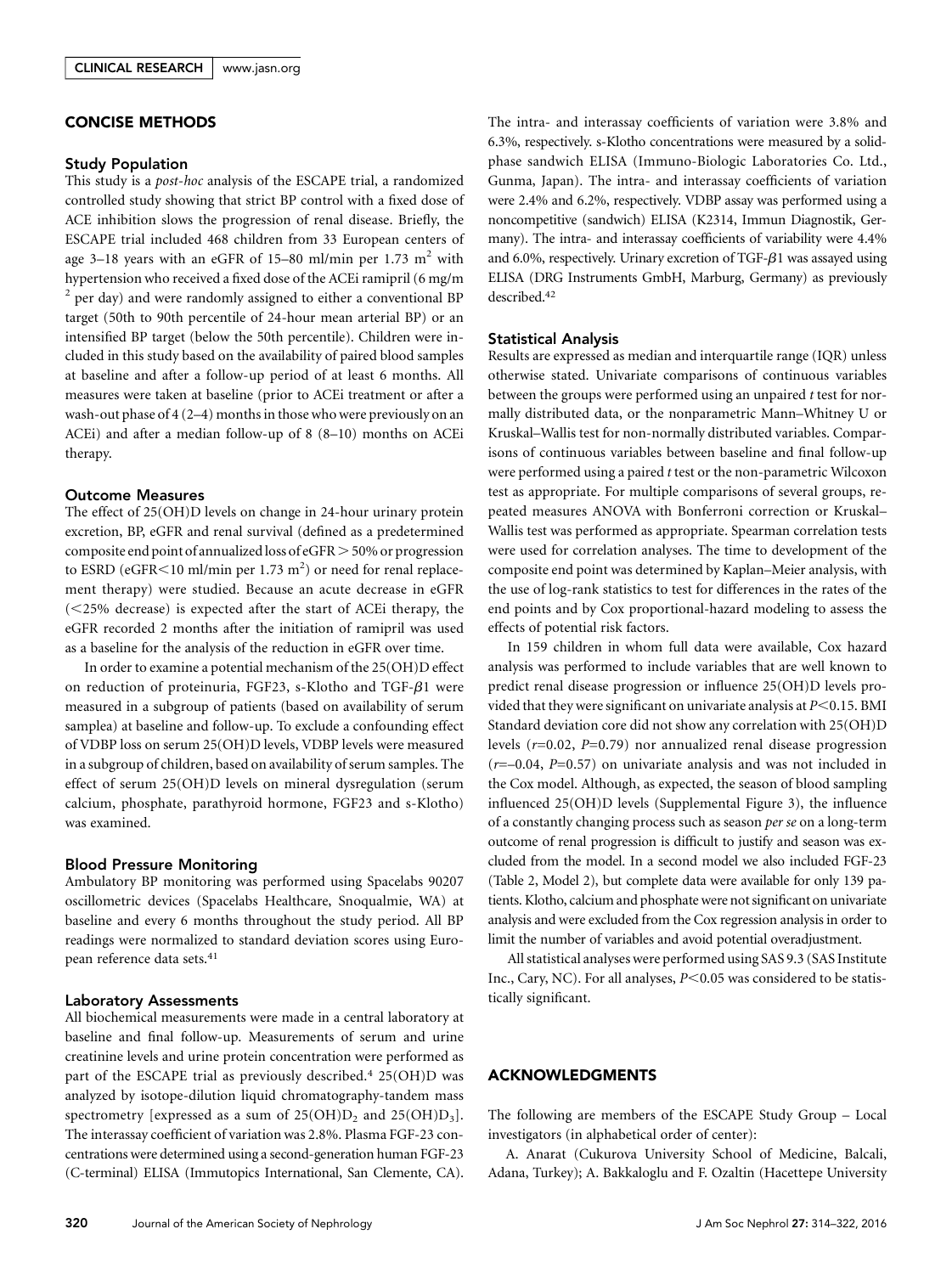Faculty of Medicine, Sihhiye, Ankara, Turkey); A. Peco-Antic (University Children's Hospital, Belgrade, Serbia); U. Querfeld and J. Gellermann (Charité Children's Hospital, Berlin, Germany); P. Sallay (Semmelweis University Budapest, First Department of Pediatrics, Budapest, Hungary); D. Drozdz (Polish-American Children's Hospital, Jagiellonian University Collegium Medicum, Krakow, Poland); K.-E. Bonzel and A.-M. Wingen (University Hospital Essen, Essen, Germany); A. Zurowska and I. Balasz (Department of Pediatric and Adolescent Nephrology and Hypertension, Medical University of Gdansk, Gdansk, Poland); A. Trivelli and F. Perfumo (G. Gaslini Institute, Genova, Italy); D.E. Müller-Wiefel and K. Möller (University Children's Hospital Hamburg-Eppendorf, Hamburg, Germany); G. Offner and B. Enke (Hannover Medical School, Children's Hospital, Hannover, Germany); E. Wühl, C. Gimpel, O.Mehls, and F. Schaefer (Center for Pediatric and Adolescent Medicine, Heidelberg, Germany); S. Emre (University of Istanbul, Istanbul Medical Faculty, Capa, Istanbul, Turkey); S. Caliskan (Istanbul University, Cerrahpasa Medical Faculty, Istanbul, Turkey); S. Mir (Ege University Medical Faculty, Department of Pediatrics Bornova, Izmir, Turkey); S. Wygoda (Urban Hospital St. Georg, Leipzig, Germany); K. Hohbach-Hohenfellner (University Children's Hospital, Mainz, Germany); N. Jeck and G. Klaus (Department of Pediatrics, Philipps University Marburg, Marburg, Germany); G. Ardissino and S. Testa (IRCCS Ospedale Maggiore, Policlinico-Mangiagalli, Milano, Italy); G. Montini (Azienda Ospedaliera-Università di Padova, Padova, Italy); M. Charbit and P. Niaudet (Hospital Necker, Paris, France); A. Caldas-Afonso and A. Fernandes-Teixeira (Hospital S. Joao, Porto, Portugal); J. Dušek (Department of Pediatrics, University Hospital Motol, Prague, Czech Republic); M.C. Matteucci, S. Picca, and A. Mastrostefano (Ospedale Pediatrico Bambino Gesù, Rome, Italy); M. Wigger (University Children's Hospital, Rostock, Germany); U.B. Berg and G. Celsi (Karolinska Institute, Huddinge University Hospital, Stockholm, Sweden); M. Fischbach and J. Terzic (Hopitaux Universitaires de Strasbourg, Pediatrie 1, Strasbourg, France); J. Fydryk and T. Urasinski (Pomeranian Academy of Medicine, Szczecin, Poland); R. Coppo and Licia Peruzzi (Ospedale Infantile Regina Margherita, Torino, Italy); K. Arbeiter (University Children's Hospital, Vienna, Austria); A. Jankauskiené (Vilnius University Pediatric Center, Vilnius, Lithuania); R. Grenda, M. Litwin, and R. Janas (Children's Memorial Health Hospital, Warsaw, Poland); G. Laube and T.J. Neuhaus (University Children's Hospital, Zürich, Switzerland).

## **DISCLOSURES**

None.

# **REFERENCES**

- 1. Remuzzi G, Cattaneo D, Perico N: The aggravating mechanisms of aldosterone on kidney fibrosis. J Am Soc Nephrol 19: 1459–1462, 2008
- 2. Ruggenenti P, Schieppati A, Remuzzi G: Progression, remission, regression of chronic renal diseases. Lancet 357: 1601–1608, 2001
- 3. Taal MW, Brenner BM: Renoprotective benefits of RAS inhibition: from ACEI to angiotensin II antagonists. Kidney Int 57: 1803–1817, 2000
- 4. Wühl E, Trivelli A, Picca S, Litwin M, Peco-Antic A, Zurowska A, Testa S, Jankauskiene A, Emre S, Caldas-Afonso A, Anarat A, Niaudet P, Mir S, Bakkaloglu A, Enke B, Montini G, Wingen AM, Sallay P, Jeck N, Berg U, Caliskan S, Wygoda S, Hohbach-Hohenfellner K, Dusek J, Urasinski T, Arbeiter K, Neuhaus T, Gellermann J, Drozdz D, Fischbach M, Möller K, Wigger M, Peruzzi L, Mehls O, Schaefer F; ESCAPE Trial Group: Strict blood-pressure control and progression of renal failure in children. N Engl J Med 361: 1639–1650, 2009
- 5. Ruggenenti P, Perna A, Remuzzi G; GISEN Group Investigators: Retarding progression of chronic renal disease: the neglected issue of residual proteinuria. Kidney Int 63: 2254–2261, 2003
- 6. Mann JF, Schmieder RE, McQueen M, Dyal L, Schumacher H, Pogue J, Wang X, Maggioni A, Budaj A, Chaithiraphan S, Dickstein K, Keltai M, Metsärinne K, Oto A, Parkhomenko A, Piegas LS, Svendsen TL, Teo KK, Yusuf S; ONTARGET investigators: Renal outcomes with telmisartan, ramipril, or both, in people at high vascular risk (the ONTARGET study): a multicentre, randomised, double-blind, controlled trial. Lancet 372: 547–553, 2008
- 7. Vogt L, Navis G, de Zeeuw D: Individual titration for maximal blockade of the renin-angiotensin system in proteinuric patients: a feasible strategy? J Am Soc Nephrol 16[Suppl 1]: S53–S57, 2005
- 8. Harel Z, Gilbert C, Wald R, Bell C, Perl J, Juurlink D, Beyene J, Shah PS: The effect of combination treatment with aliskiren and blockers of the renin-angiotensin system on hyperkalaemia and acute kidney injury: systematic review and meta-analysis. BMJ 344: e42, 2012
- 9. Yuan W, Pan W, Kong J, Zheng W, Szeto FL, Wong KE, Cohen R, Klopot A, Zhang Z, Li YC: 1,25-dihydroxyvitamin D3 suppresses renin gene transcription by blocking the activity of the cyclic AMP response element in the renin gene promoter. J Biol Chem 282: 29821–29830, 2007
- 10. Yoon HE, Ghee JY, Piao S, Song JH, Han DH, Kim S, Ohashi N, Kobori H, Kuro-o M, Yang CW: Angiotensin II blockade upregulates the expression of Klotho, the anti-ageing gene, in an experimental model of chronic cyclosporine nephropathy. Nephrol Dial Transplant 26: 800– 813, 2011
- 11. Mizobuchi M, Morrissey J, Finch JL, Martin DR, Liapis H, Akizawa T, Slatopolsky E: Combination therapy with an angiotensin-converting enzyme inhibitor and a vitamin D analog suppresses the progression of renal insufficiency in uremic rats. J Am Soc Nephrol 18: 1796–1806, 2007
- 12. Li YC, Kong J, Wei M, Chen ZF, Liu SQ, Cao LP: 1,25-Dihydroxyvitamin D(3) is a negative endocrine regulator of the renin-angiotensin system. J Clin Invest 110: 229–238, 2002
- 13. Zhang Z, Zhang Y, Ning G, Deb DK, Kong J, Li YC: Combination therapy with AT1 blocker and vitamin D analog markedly ameliorates diabetic nephropathy: blockade of compensatory renin increase. Proc Natl Acad Sci U S A 105: 15896–15901, 2008
- 14. de Zeeuw D, Agarwal R, Amdahl M, Audhya P, Coyne D, Garimella T, Parving HH, Pritchett Y, Remuzzi G, Ritz E, Andress D; de ZD: Selective vitamin D receptor activation with paricalcitol for reduction of albuminuria in patients with type 2 diabetes (VITAL study): a randomised controlled trial. Lancet 376: 1543–1551, 2010
- 15. Pilz S, Tomaschitz A, Ritz E, Pieber TR: Vitamin D status and arterial hypertension: a systematic review. Nat Rev Cardiol 6: 621–630, 2009
- 16. Shroff R, Wan M, Rees L: Can vitamin D slow down the progression of chronic kidney disease? Pediatr Nephrol 27: 2167–2173, 2012
- 17. de Borst MH, Hajhosseiny R, Tamez H, Wenger J, Thadhani R, Goldsmith DJ: Active vitamin D treatment for reduction of residual proteinuria: a systematic review. J Am Soc Nephrol 24: 1863–1871, 2013
- 18. Schmieder RE, Mann JF, Schumacher H, Gao P, Mancia G, Weber MA, McQueen M, Koon T, Yusuf S; ONTARGET Investigators: Changes in albuminuria predict mortality and morbidity in patients with vascular disease. J Am Soc Nephrol 22: 1353–1364, 2011
- 19. Tan X, Li Y, Liu Y: Paricalcitol attenuates renal interstitial fibrosis in obstructive nephropathy. J Am Soc Nephrol 17: 3382–3393, 2006